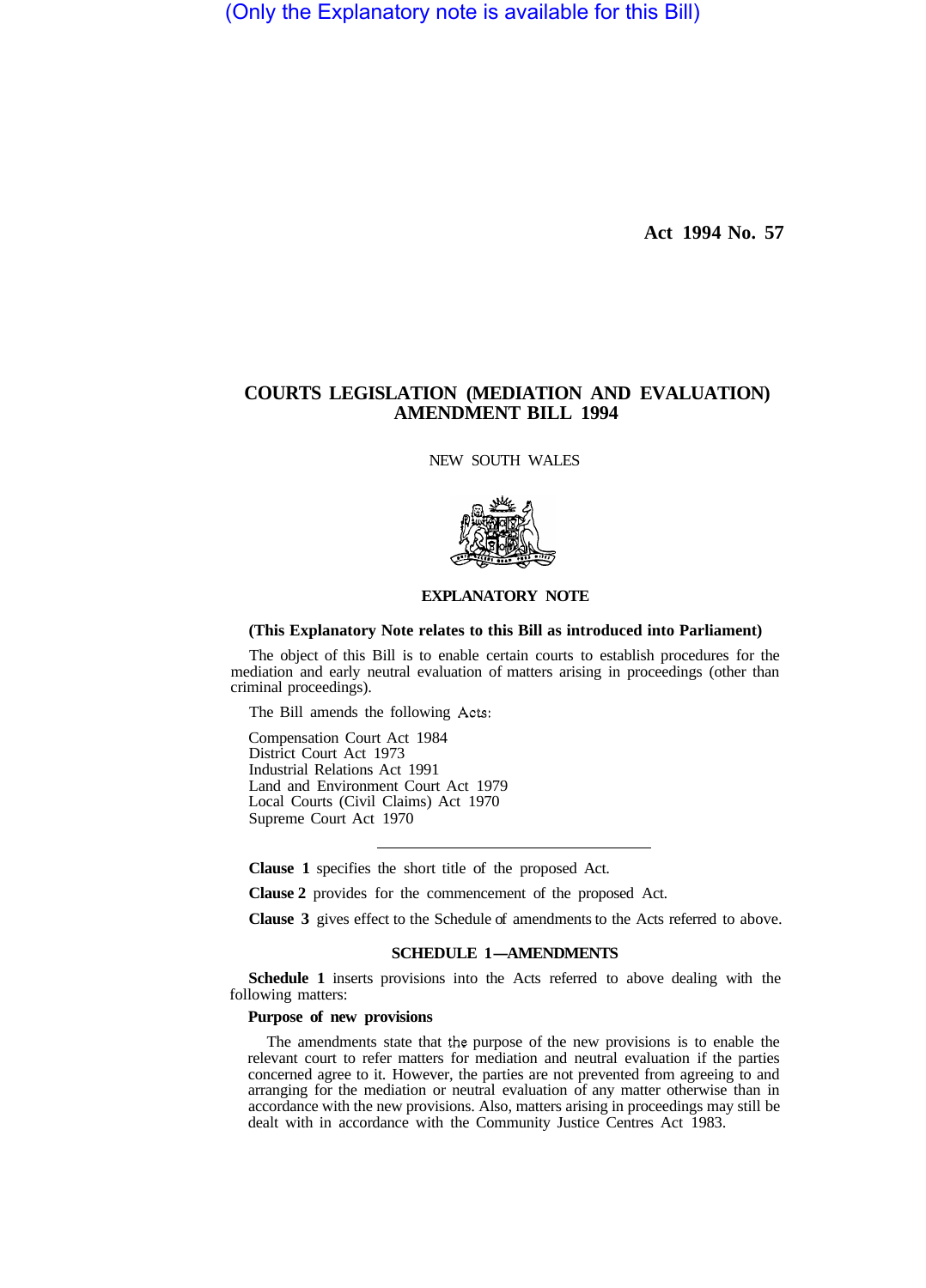*Courts Legislation (Mediation and Evaluation) Amendment 1994 [Act 1994 No. 57]* 

## **Meaning of "mediation" and "neutral evaluation"**

The amendments explain the terms "mediation" and "neutral evaluation".

Mediation is a structured process in which the mediator, as a neutral and independent party, assists the parties to a dispute to achieve their own resolution of the dispute.

Neutral evaluation is a process of evaluation of a dispute in which the evaluator seeks to identify and reduce the issues of fact and law that are in dispute. The evaluator's role includes assessing the relative strengths and weaknesses of each party's case and offering an opinion as to the likely outcome of the proceedings, including any likely findings of liability or the award of damages or compensation.

### **Costs of mediation and neutral evaluation**

The amendments provide that the parties to the relevant proceedings are to bear the costs of mediation or neutral evaluation.

## **Referral by court**

The amendments enable the relevant court by its order to refer a matter arising in proceedings (other than criminal proceedings) for mediation or neutral evaluation. The referral may only be made with the consent of the parties to the proceedings and if the parties have agreed as to who is to be the mediator or evaluator.

### **Mediation and neutral evaluation to be voluntary**

The amendments make it clear that attendance at and participation in mediation sessions and neutral evaluation sessions are voluntary. A party can withdraw from a session at any time.

## **Agreements and arrangements arising from mediation sessions**

The amendments enable the relevant court to make orders to give effect to any agreement or arrangement arising out of a mediation session. However, the enforceability of any other agreement or arrangement that may be made, whether or not arising out of a mediation session, in relation to the matters the subject of a mediation session, is not affected by the new provisions.

### **Mediators and evaluators**

The amendments enable the Chief Justice, the Chief Judge or the Chief Magistrate (as the case may be) of the relevant court to compile lists of persons suitable to be mediators or evaluators for the purposes of the new provisions. Before a person is included in such a list, the person must agree to comply with the new provisions and any relevant regulations and rules of court.

The lists may be amended or revoked and are required to be reviewed each year.

### **Privilege**

The amendments give the mediation sessions and neutral evaluation sessions, and documents and material produced for them, the same privilege with respect to defamation proceedings that judicial proceedings and documents produced in judicial proceedings have.